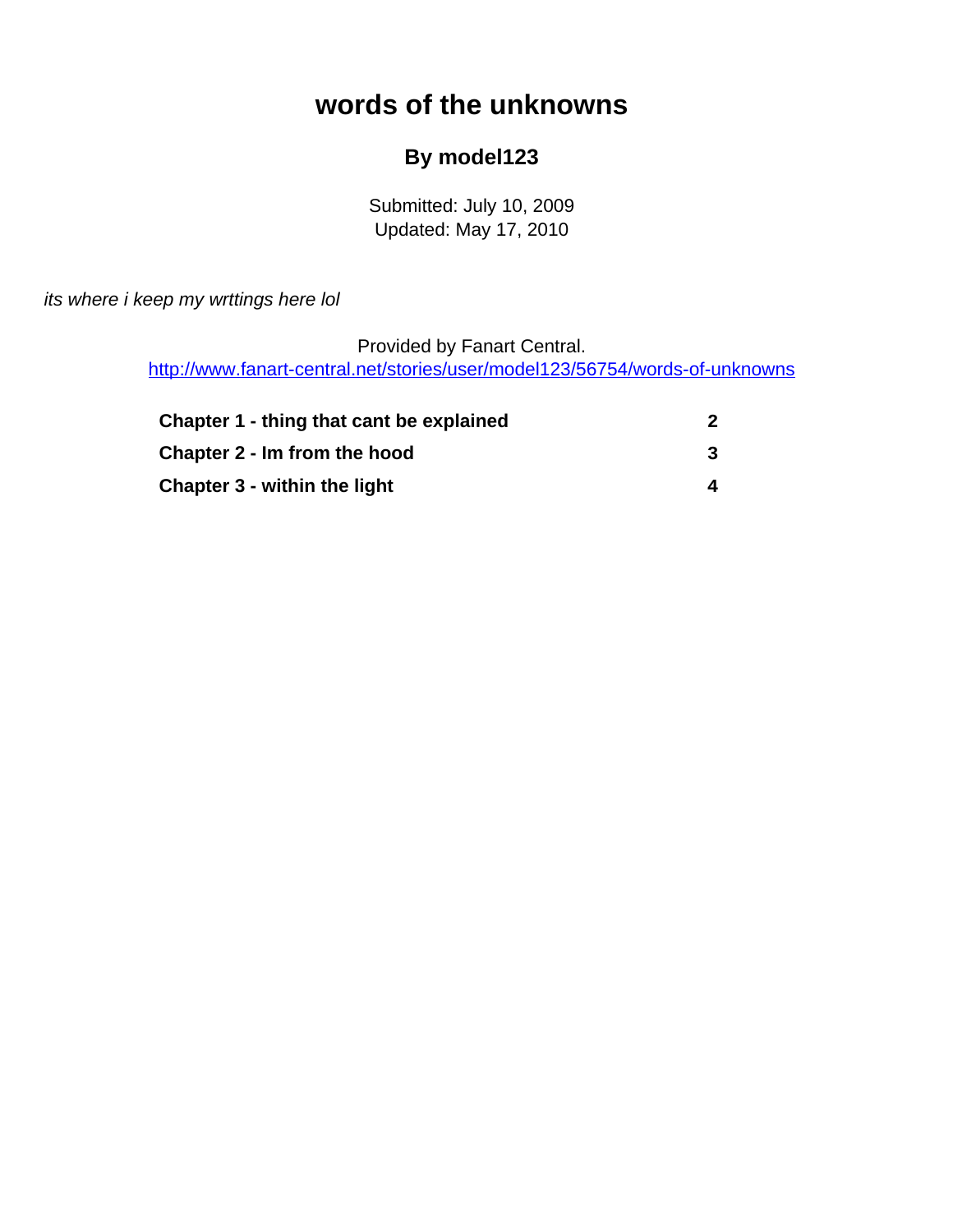### **1 - thing that cant be explained**

<span id="page-1-0"></span>Flares as flames coldest as the ice To clear for my soul to know When im in my room i feel really cold I see white shadow's from the grave Some things i cant explain? Why do i hear whispers when no one is their? Am i crazy!?!? Things are being moved when without a trace Or this is in my mind that making think like this or its a spirit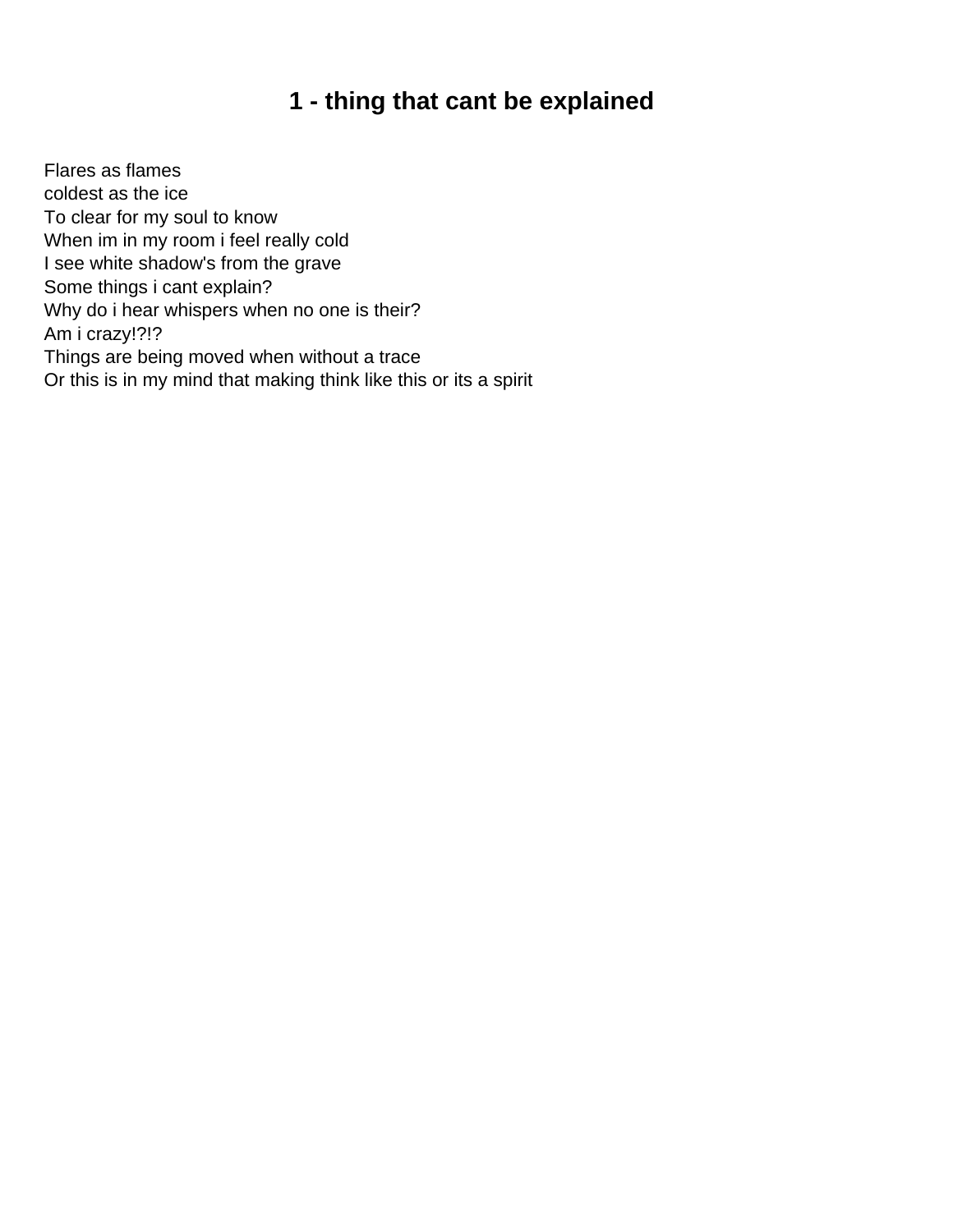### **2 - Im from the hood**

<span id="page-2-0"></span>Im from the hood Ya'll under stood I do things good Ya'll should'nt could Look at me my 23's Nikes im so mean nd fresh n clean Always have something to say You dont like me alright, ok I KEEP HEARING ROMARS goin around I will knock you 2ft from the ground Then I pull you up from your grave then I make you into my slaves Remember I will pull out your tracks!!!!!! And you know that is a fact yall frackin batsers wanna mess with me Pplz in your dreams